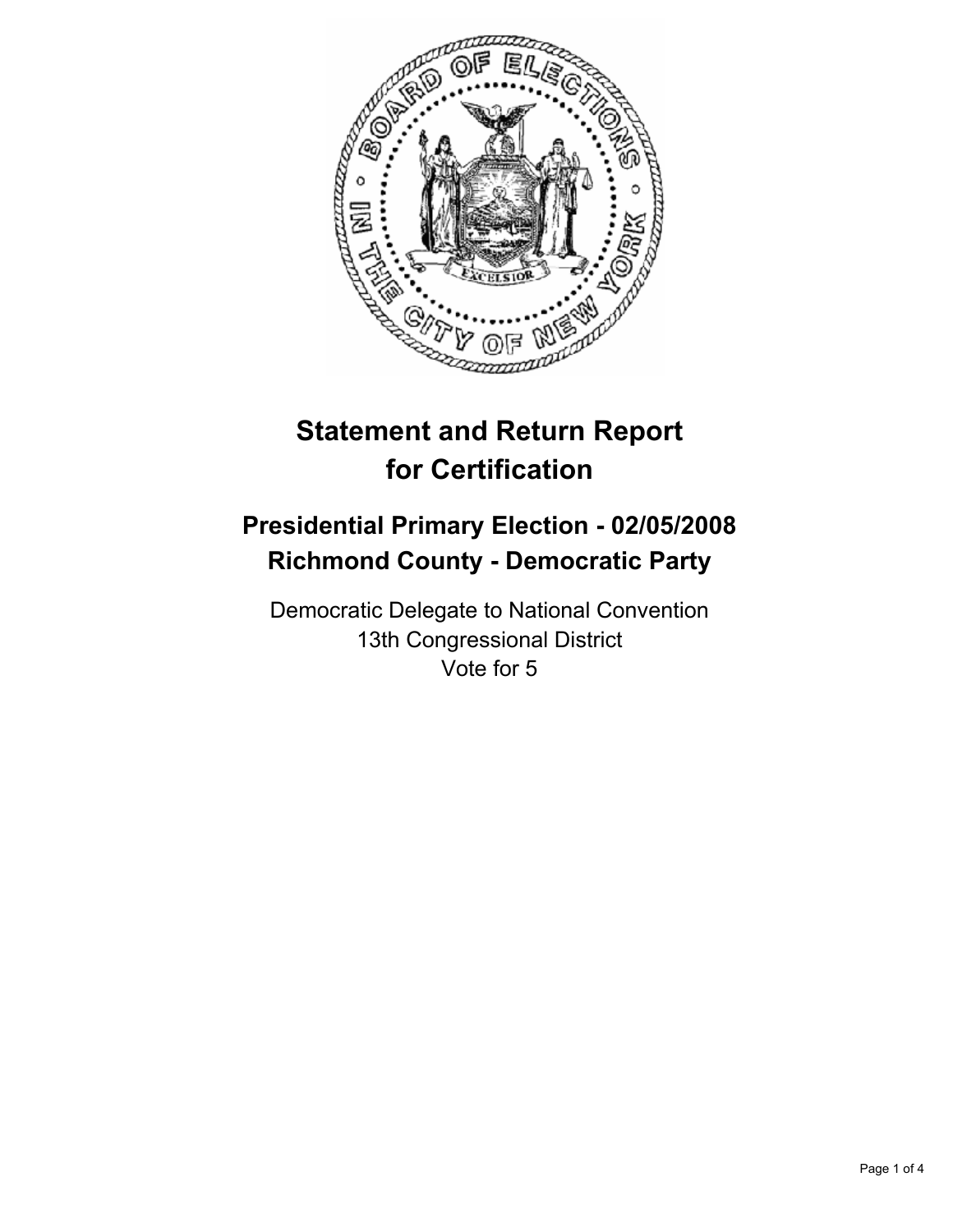

#### **13th Congressional District**

| <b>Assembly District 60</b>                          |        |
|------------------------------------------------------|--------|
| <b>EMERGENCY</b>                                     | 12     |
| ABSENTEE/MILITARY                                    | 182    |
| <b>FEDERAL</b>                                       | 12     |
| <b>AFFIDAVIT</b>                                     | 57     |
| DIANE SAVINO (F) - PLEDGED TO SUPPORT CLINTON        | 2,455  |
| PETER J ABBATE (M) - PLEDGED TO SUPPORT CLINTON      | 2,150  |
| DILIA SCHACK (F) - PLEDGED TO SUPPORT CLINTON        | 2,072  |
| JOHN GULINO (M) - PLEDGED TO SUPPORT CLINTON         | 2,200  |
| BELINDA A DIXON (F) - PLEDGED TO SUPPORT CLINTON     | 2,086  |
| MARYANN LAURIA (F) - PLEDGED TO SUPPORT EDWARDS      | 120    |
| DEBORAH L ROSE (F) - PLEDGED TO SUPPORT OBAMA        | 721    |
| SAL F ALBANESE (M) - PLEDGED TO SUPPORT OBAMA        | 879    |
| TERESA CALIARI OLYA (F) - PLEDGED TO SUPPORT OBAMA   | 742    |
| CHRISTOPHER MCCREIGHT (M) - PLEDGED TO SUPPORT OBAMA | 715    |
| THEODORA BERKSTEINER (F) - PLEDGED TO SUPPORT OBAMA  | 690    |
| <b>Total Votes</b>                                   | 14,830 |
| <b>Assembly District 61</b>                          |        |
| <b>EMERGENCY</b>                                     | 41     |
| ABSENTEE/MILITARY                                    | 302    |
| <b>FEDERAL</b>                                       | 30     |
| <b>AFFIDAVIT</b>                                     | 243    |
| DIANE SAVINO (F) - PLEDGED TO SUPPORT CLINTON        | 4,793  |
| PETER J ABBATE (M) - PLEDGED TO SUPPORT CLINTON      | 4,049  |
| DILIA SCHACK (F) - PLEDGED TO SUPPORT CLINTON        | 3,901  |
| JOHN GULINO (M) - PLEDGED TO SUPPORT CLINTON         | 4,078  |
| BELINDA A DIXON (F) - PLEDGED TO SUPPORT CLINTON     | 4,226  |
| MARYANN LAURIA (F) - PLEDGED TO SUPPORT EDWARDS      | 276    |
| DEBORAH L ROSE (F) - PLEDGED TO SUPPORT OBAMA        | 3,694  |
| SAL F ALBANESE (M) - PLEDGED TO SUPPORT OBAMA        | 3,528  |
| TERESA CALIARI OLYA (F) - PLEDGED TO SUPPORT OBAMA   | 3,337  |
| CHRISTOPHER MCCREIGHT (M) - PLEDGED TO SUPPORT OBAMA | 3,262  |
| THEODORA BERKSTEINER (F) - PLEDGED TO SUPPORT OBAMA  | 3,080  |
| <b>Total Votes</b>                                   | 38.224 |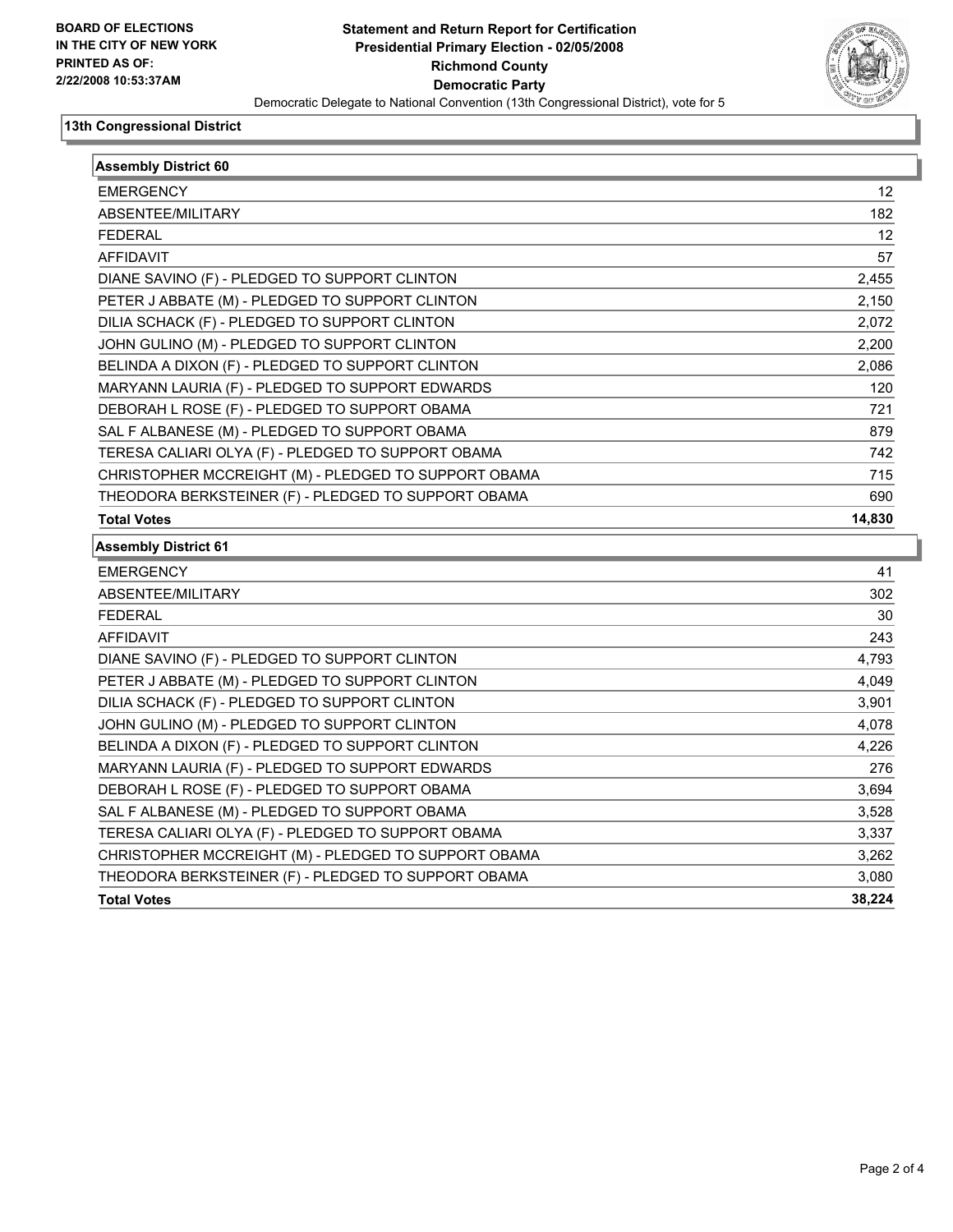

#### **13th Congressional District**

| <b>EMERGENCY</b>                                                                                      | 7                                                                                                                       |
|-------------------------------------------------------------------------------------------------------|-------------------------------------------------------------------------------------------------------------------------|
| ABSENTEE/MILITARY                                                                                     | 203                                                                                                                     |
| <b>FEDERAL</b>                                                                                        | 3                                                                                                                       |
| <b>AFFIDAVIT</b>                                                                                      | 63                                                                                                                      |
| DIANE SAVINO (F) - PLEDGED TO SUPPORT CLINTON                                                         | 3,266                                                                                                                   |
| PETER J ABBATE (M) - PLEDGED TO SUPPORT CLINTON                                                       | 2,983                                                                                                                   |
| DILIA SCHACK (F) - PLEDGED TO SUPPORT CLINTON                                                         | 2,835                                                                                                                   |
| JOHN GULINO (M) - PLEDGED TO SUPPORT CLINTON                                                          | 3,053                                                                                                                   |
| BELINDA A DIXON (F) - PLEDGED TO SUPPORT CLINTON                                                      | 2,794                                                                                                                   |
| MARYANN LAURIA (F) - PLEDGED TO SUPPORT EDWARDS                                                       | 155                                                                                                                     |
| DEBORAH L ROSE (F) - PLEDGED TO SUPPORT OBAMA                                                         | 926                                                                                                                     |
| SAL F ALBANESE (M) - PLEDGED TO SUPPORT OBAMA                                                         | 1,144                                                                                                                   |
| TERESA CALIARI OLYA (F) - PLEDGED TO SUPPORT OBAMA                                                    | 917                                                                                                                     |
| CHRISTOPHER MCCREIGHT (M) - PLEDGED TO SUPPORT OBAMA                                                  | 903                                                                                                                     |
| THEODORA BERKSTEINER (F) - PLEDGED TO SUPPORT OBAMA                                                   | 842                                                                                                                     |
| <b>Total Votes</b>                                                                                    | 19,818                                                                                                                  |
|                                                                                                       |                                                                                                                         |
|                                                                                                       |                                                                                                                         |
| <b>EMERGENCY</b>                                                                                      |                                                                                                                         |
| ABSENTEE/MILITARY                                                                                     |                                                                                                                         |
|                                                                                                       |                                                                                                                         |
| <b>FEDERAL</b><br><b>AFFIDAVIT</b>                                                                    |                                                                                                                         |
| <b>Assembly District 63</b><br>DIANE SAVINO (F) - PLEDGED TO SUPPORT CLINTON                          |                                                                                                                         |
| PETER J ABBATE (M) - PLEDGED TO SUPPORT CLINTON                                                       |                                                                                                                         |
| DILIA SCHACK (F) - PLEDGED TO SUPPORT CLINTON                                                         |                                                                                                                         |
| JOHN GULINO (M) - PLEDGED TO SUPPORT CLINTON                                                          |                                                                                                                         |
| BELINDA A DIXON (F) - PLEDGED TO SUPPORT CLINTON                                                      |                                                                                                                         |
|                                                                                                       |                                                                                                                         |
| MARYANN LAURIA (F) - PLEDGED TO SUPPORT EDWARDS<br>DEBORAH L ROSE (F) - PLEDGED TO SUPPORT OBAMA      |                                                                                                                         |
|                                                                                                       |                                                                                                                         |
| TERESA CALIARI OLYA (F) - PLEDGED TO SUPPORT OBAMA                                                    |                                                                                                                         |
| SAL F ALBANESE (M) - PLEDGED TO SUPPORT OBAMA<br>CHRISTOPHER MCCREIGHT (M) - PLEDGED TO SUPPORT OBAMA |                                                                                                                         |
| THEODORA BERKSTEINER (F) - PLEDGED TO SUPPORT OBAMA                                                   | 41<br>253<br>13<br>126<br>4,162<br>3,829<br>3,729<br>3,918<br>3,759<br>179<br>1,695<br>1,802<br>1,575<br>1,529<br>1,448 |